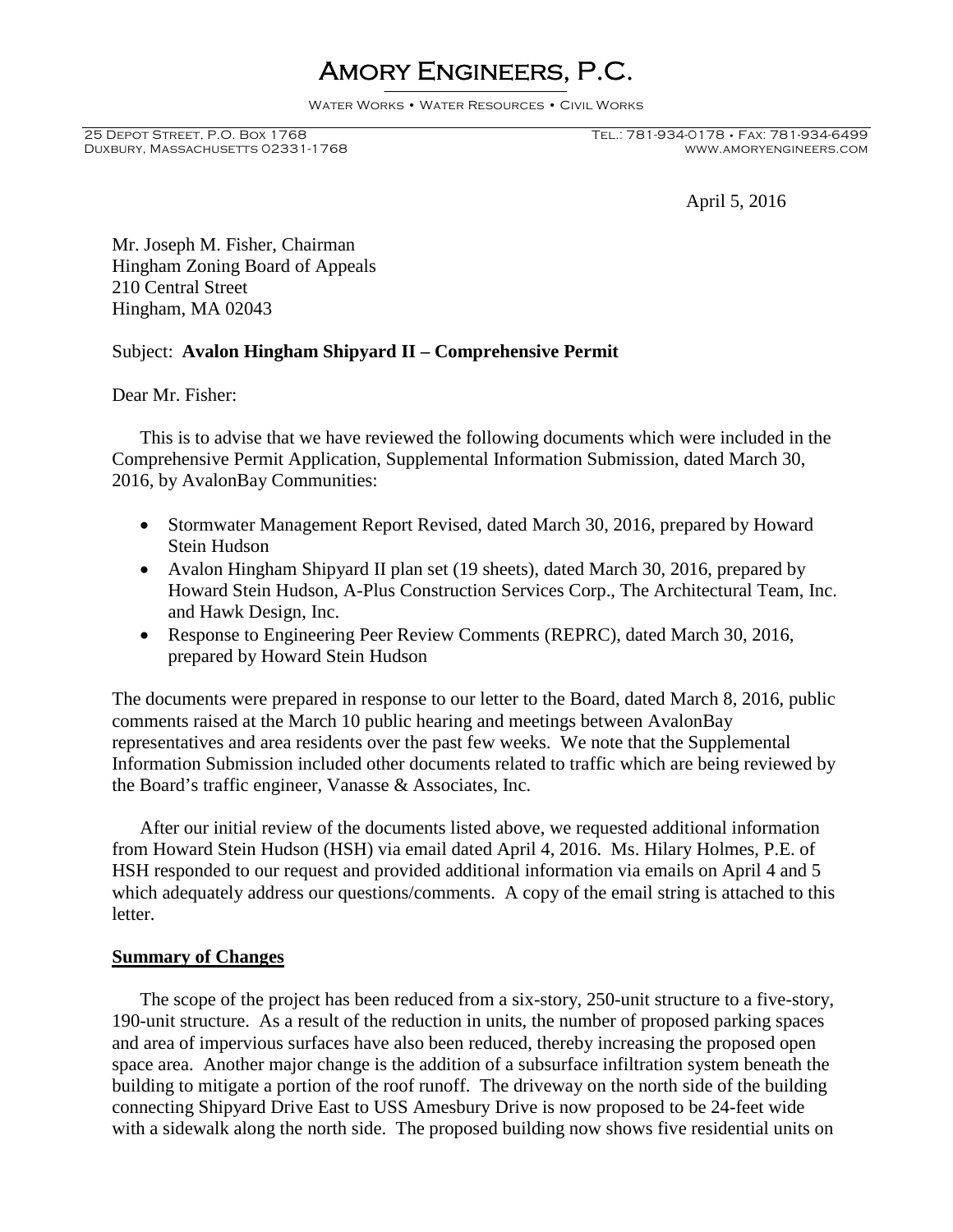Mr. Joseph M. Fisher, Chairman April 5, 2016 Page 2

the ground floor along USS Amesbury Drive and elimination of the garage access to USS Amesbury Drive.

# **Comments**

With the reduction in scope and the changes noted above the majority of the comments in our March 8 letter have been fully addressed. Below follows the same numbering as our March 8 letter, plain text summarizes how the comment has been addressed, *italic text* repeats our original comment if it has not been addressed and **bold text** indicates that additional information and/or action is needed.

## General comments

- 1. Informational, no further comment.
- 2. The number of units and bedrooms has been corrected.
- 3. The proposed open space is approximately 32,305 square feet (19.7% of the parcel), which includes landscaped areas, and paved/concrete walkways.
- 4. A retaining wall detail is shown on the plans and the **REPRC indicated that the final design would be by a registered structural engineer. Should the Board approve the project we suggest this be a condition of approval.**
- 5. The bike storage area has been eliminated and bike racks have been shown in the podium parking garage.
- 6. The proposed sidewalk along the access drive north of the building provides a safe pedestrian route between USS Amesbury Drive and Shipyard Drive East.
- *7. The MHP eligibility letter also recommended a playground if additional property is acquired, or if additional property is not acquired, "a play area or program element identified for children should be provided." We have not seen a play area or program element identified for children.* **The REPRC indicated that "the Applicant will further explore options as Supplemental information is provided to the Board."**
- 8. Stormwater management:
	- a. An Operation and Maintenance Plan for the stormwater system has been provided and is in compliance with DEP's Stormwater Management Standards.
	- b. Revised calculations indicate that all catch basins will adequately convey the design storm without surcharge.
	- c. With the inclusion of the subsurface infiltration system, discharge to the existing stormwater systems will not be increased under proposed conditions. **However, without the subsurface infiltration system, flows will be increased so**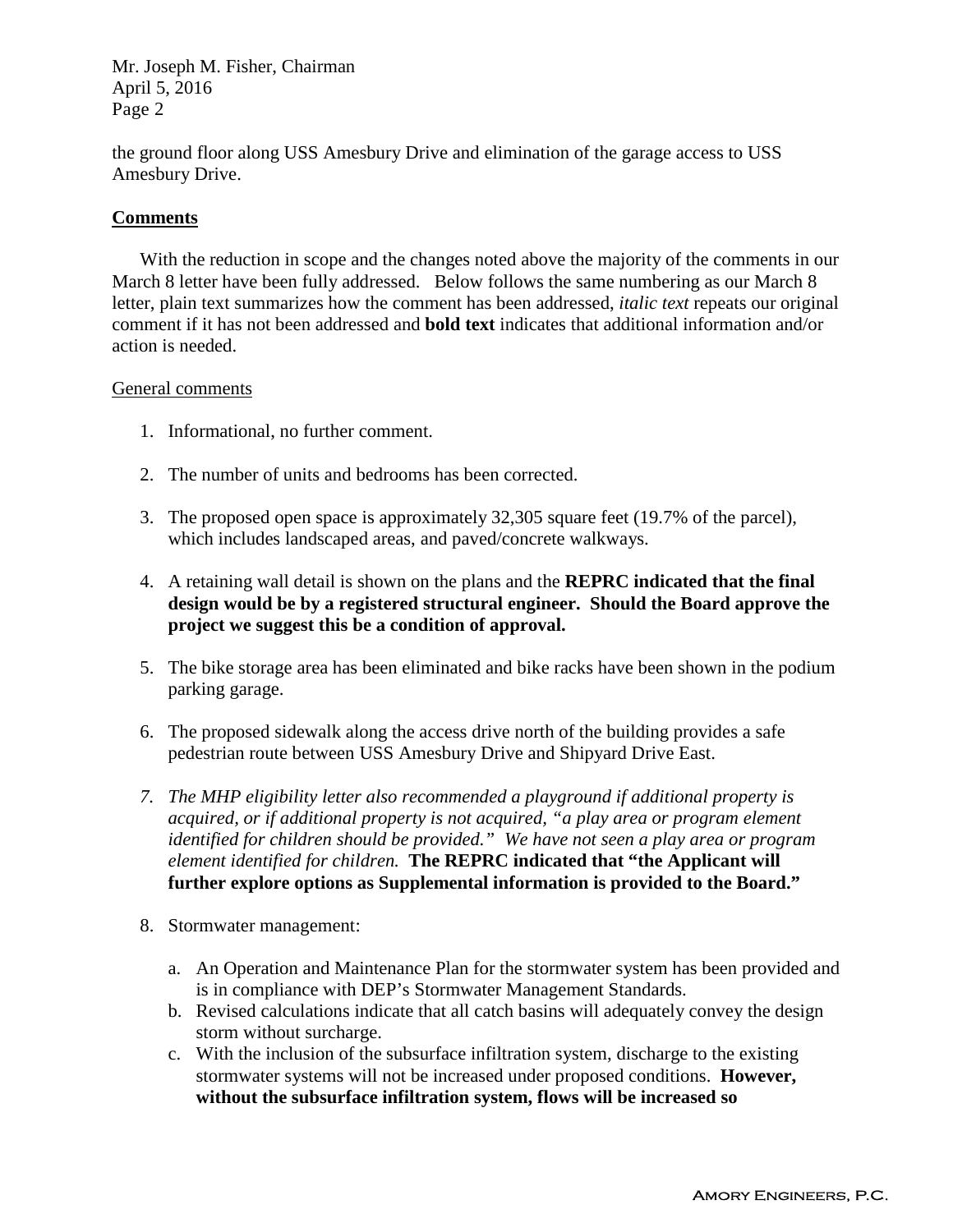Mr. Joseph M. Fisher, Chairman April 5, 2016 Page 3

> maintenance of the system is critical. We note that the infiltration system is located under the podium parking garage pavement and replacement of the system will be difficult.

- 9. The size of the domestic and fire water services have been increased and the REPRC indicates that the required sizes will be confirmed during final building design.
- 10. A proposed fire hydrant is shown north of the visitor parking driveway off USS Amesbury Drive. The REPRC also indicated that "the Applicant will work with the Fire Department to determine if additional (hydrant) locations are needed."
- 11. ZBL Sections IV-E.2.e requires a plan showing the "exterior lighting pattern to include" description and location of lighting fixtures." A photometric plan and light fixture detail should be submitted. The REPRC indicated that "a photometric plan and light fixture detail will be provided during the comprehensive permit process." If the plan is not provided before the end of the public hearing and should the Board approve the project we suggest this be a condition of approval.
- 12. ZBL Section V-A.5.k requires that parking areas be laid out to "provide sufficient space" for the storage of plowed snow unless removal by other means is assured." Snow storage areas should be shown on the plans or the Applicant should document how snow will be removed. The revised plans show two small snow storage areas adjacent to the south side of the visitor parking area. The REPRC indicated that "the Applicant intends to remove snow from the site during large storm events." Should the Board approve the project we suggest this be a condition of approval.

Our comments related to the Listing of Requested Exceptions / Waivers have been adequately addressed with submission of the most recent version of the list, received April 4 via email (copy attached).

Please give us a call should you have any question.

Very truly yours,

AMORY ENGINEERS, P.C.

By:

Patrick G. Brennan, P.E.

PGB enc.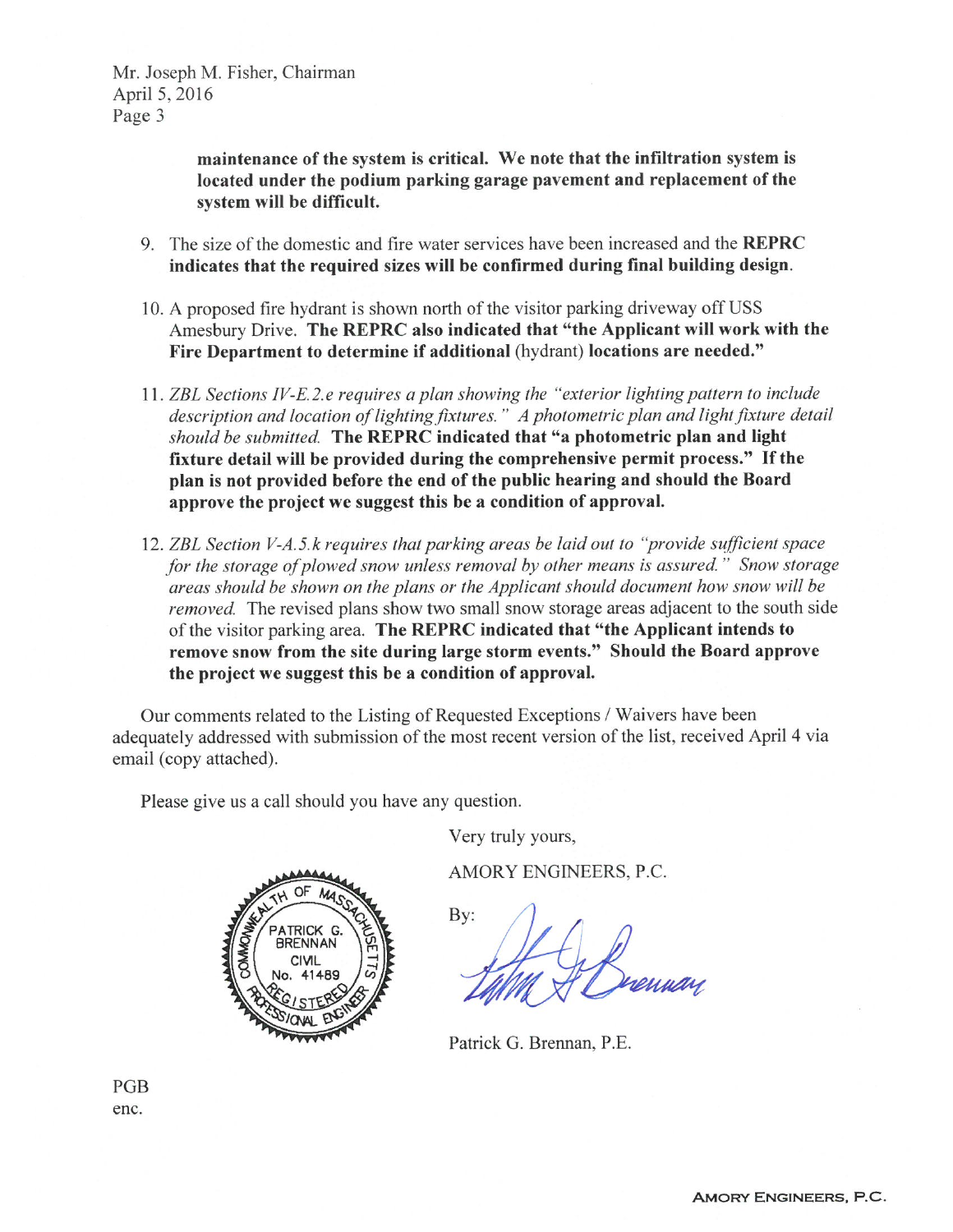# **Avalon Hingham Shipyard II**

### **Hilary Holmes** <hholmes@hshassoc.com> Tue, Apr 5, 2016 at 8:28 AM

To: "pbrennan@amoryengineers.com" <pbrennan@amoryengineers.com> Cc: Richard Latini <rlatini@hshassoc.com>, Joe SanClemente <jsanclemente@hshassoc.com>, "Lars\_Unhjem@AVALONBAY.com" <Lars\_Unhjem@avalonbay.com>, "wentworthe@hingham-ma.gov" <wentworthe@hingham-ma.gov>

Hi Pat,

Please refer to the table and figure attached regarding your forth bullet "Do you have information on depth to groundwater on the site? The infiltration system needs to have adequate separation to function." These are from the Phase I Environmental Site Assessment/Limited Phase II Investigation prepared by VHB on 11/5/15. The depth to groundwater ranges from was 11.14-14.01 ft. from existing grade. The proposed stormwater infiltration system is set approximately 3-3.5 ft. below existing grade (4.5-5 ft. below proposed grade), therefore there will be adequate separation between the system and groundwater.

The Post-development HydroCAD calculations have been revised to reflect P3 routed to Link 2L. Please refer to the attached pdf.

Thanks,

**Hilary** 

**Hilary Holmes, P.E., LEED AP BD+C** Project Manager | Senior Civil Engineer

**HOWARD STEIN HUDSON Engineers + Planners** 

direct: 617.348.3313 office: 617.482.7080 11 Beacon Street, Suite 1010, Boston, MA 02108

**www.hshassoc.com Facebook LinkedIn**

**From:** Hilary Holmes **Sent:** Monday, April 04, 2016 3:31 PM **To:** pbrennan@amoryengineers.com **Cc:** Richard Latini; Joe SanClemente; Lars\_Unhjem@AVALONBAY.com; 'wentworthe@hingham-ma.gov' **Subject:** RE: Avalon Hingham Shipyard II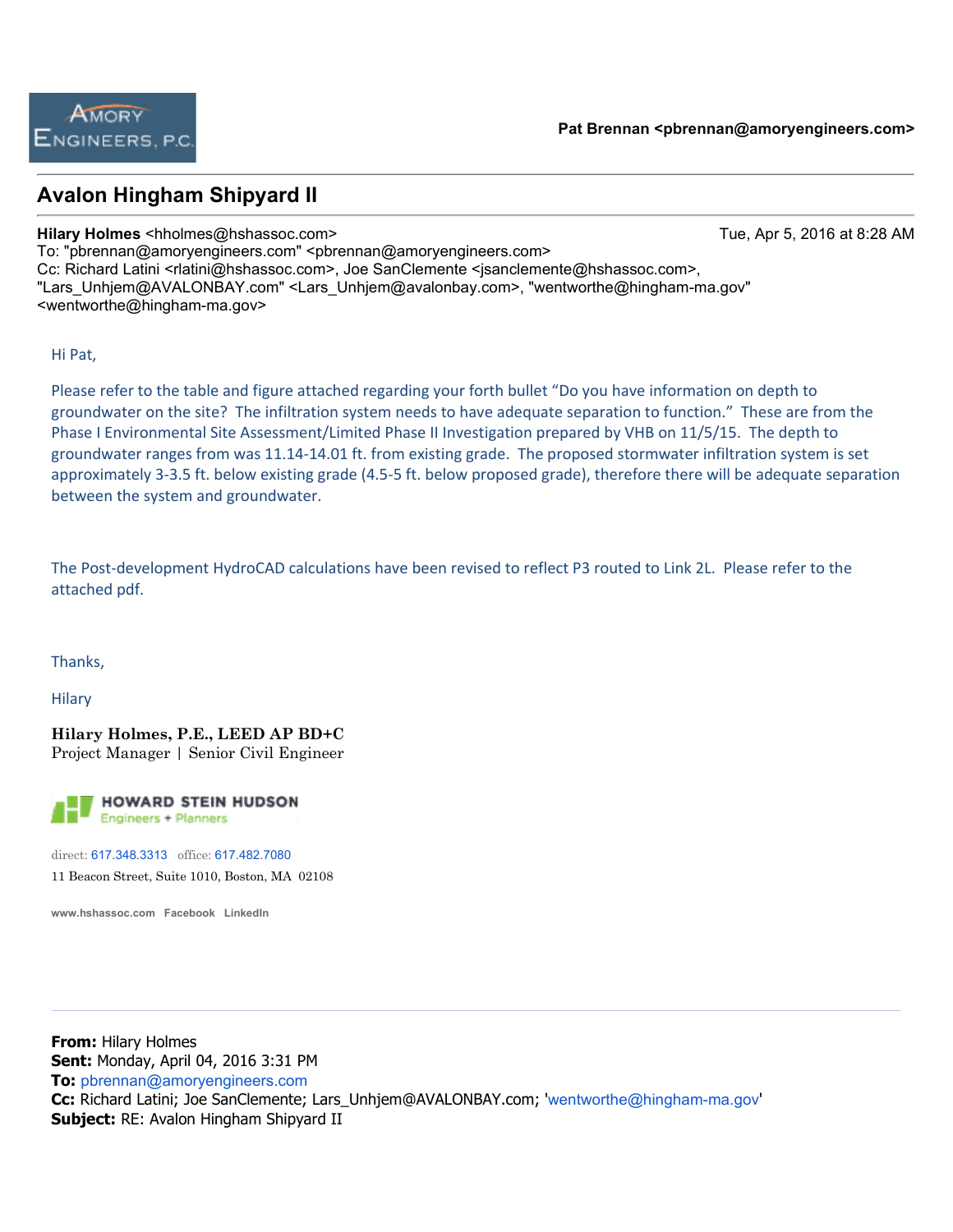### Hi Pat,

Please see our responses below. I will follow up with the revised HydroCAD pages as soon as possible.

Thank you,

**Hilary Holmes, P.E., LEED AP BD+C** Project Manager | Senior Civil Engineer



direct: 617.348.3313 office: 617.482.7080 11 Beacon Street, Suite 1010, Boston, MA 02108

**www.hshassoc.com Facebook LinkedIn**

**From:** Pat Brennan [mailto:pbrennan@amoryengineers.com] **Sent:** Monday, April 04, 2016 2:28 PM **To:** Hilary Holmes **Cc:** Richard Latini; Joe SanClemente; Emily Wentworth **Subject:** Re: Avalon Hingham Shipyard II

Hilary,

I've been going through the revised documents and have the following questions/comments that I'm hoping you and/or Rick Latini may be able to answer/address before I submit a letter to the ZBA:

- There are discrepancies between the calculations and Tabulation of Proposed Buildings (TPB) for open space and paved parking/vehicular areas. The TPB lists 32,305 s.f. open space and 26,280 s.f. paved parking/vehicular areas whereas the calculations have 25,440 s.f. and 32,269 s.f. respectively. Is the discrepancy related to paved/concrete walks, etc. being included in the TPB open space? Yes, that is the case. The paved/concrete walks would not have been included in the paved parking/vehicular areas calculations in the TPB, but would have been included as impervious area in the stormwater calculations.
- The post-development calculations have area P3 routed through the subsurface infiltration system. This area does not go into the infiltration system and should be routed to Link 2L. Would you make this change and send me the post-development HydroCAD pages (or file if easier) after doing so? We will reroute P3 to Link 2L and send you the revised pages as soon possible, likely early tomorrow morning.
- Where does the roof drain connect to the infiltration system and how many inspection ports are proposed? A plumbing engineer will be engaged after the comprehensive permit process at which time the design with roof drain connections to the infiltration system will be finalized. Inspection ports will be proposed at the ends and corners of the system, see attached mark-up.
- Do you have information on depth to groundwater on the site? The infiltration system needs to have adequate separation to function.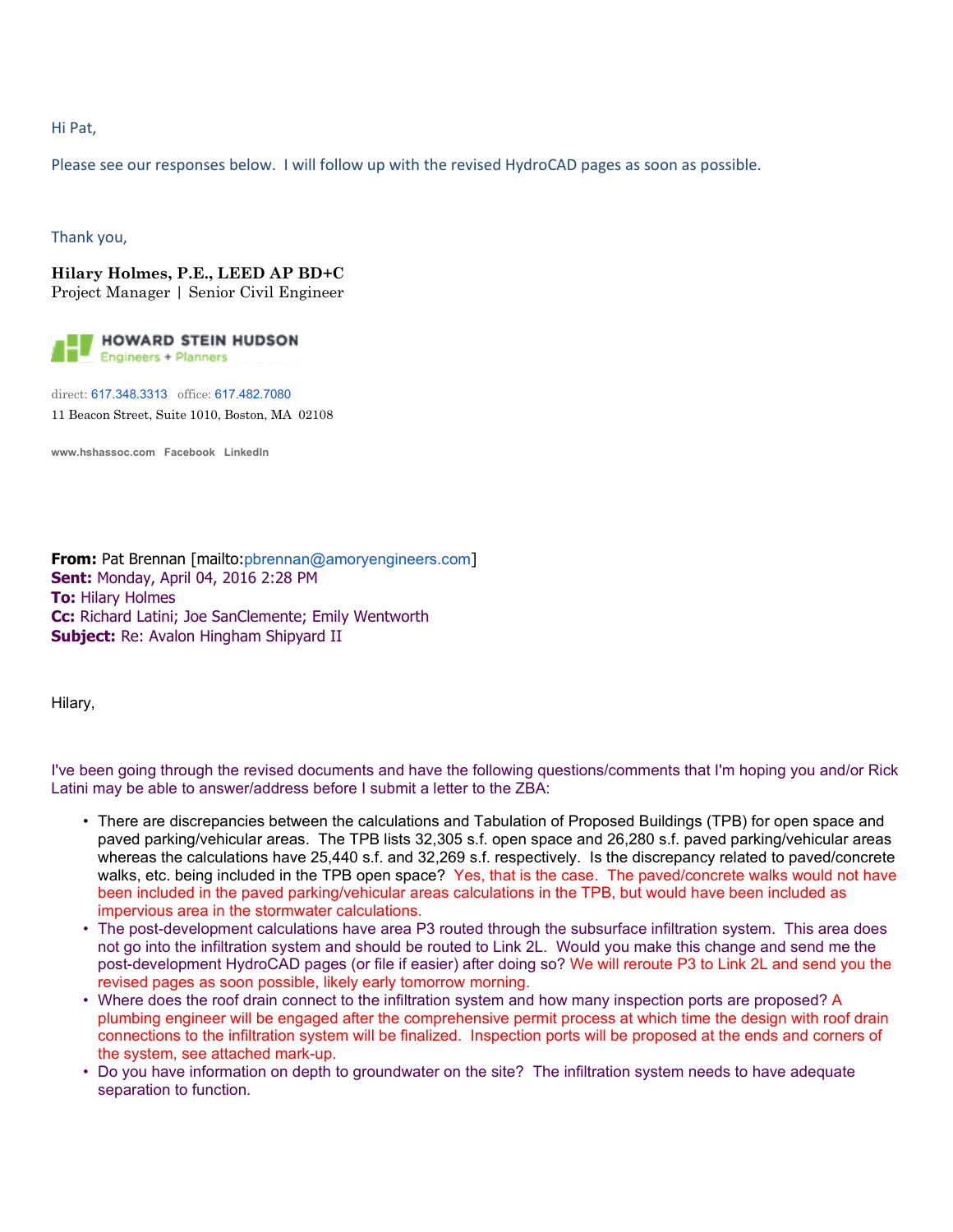• Why is the rear yard setback waiver being requested with 34 feet being provided? A rear yard setback waiver is not required and has been removed from the waiver request list. An updated version has been sent to Emily Wentworth, see attached.

Thank you and please let me know if you have any questions.

Pat Brennan

On Thu, Mar 31, 2016 at 1:47 PM, Hilary Holmes <hholmes@hshassoc.com> wrote:

Hi Patrick,

We sent a courier to deliver a hard copy of the Avalon Hingham Shipyard II Comprehensive Permit supplemental materials to your office. There was no response, so the courier left the package at the door. Please let me when you receive the package (roll of plans and a separate white envelope). If they are not there then we can resend via overnight mail to the P.O. Box if that would be better.

Thanks,

**Hilary** 

**Hilary Holmes, P.E., LEED AP BD+C** Project Manager | Senior Civil Engineer



direct: 617.348.3313 office: 617.482.7080 11 Beacon Street, Suite 1010, Boston, MA 02108

**www.hshassoc.com Facebook LinkedIn**

**From:** Joe SanClemente **Sent:** Wednesday, March 30, 2016 4:02 PM **To:** Wentworth, Emily (wentworthe@hingham-ma.gov) **Cc:** Lars Unhjem/MA/API; Richard Latini; Hilary Holmes; Haley Vermes; Michael Littman; Edward R. Bradford; Jeffrey S. Dirk, P.E.,PTOE; pbrennan@amoryengineers.com; Michael\_Roberts@avalonbay.com **Subject:** Avalon Hingham Shipyard II

Hi Emily –

The Avalon Hingham Shipyard II Comprehensive Permit supplemental materials, and responses to the Town's Peer Review Consultants, can be downloaded from the following link: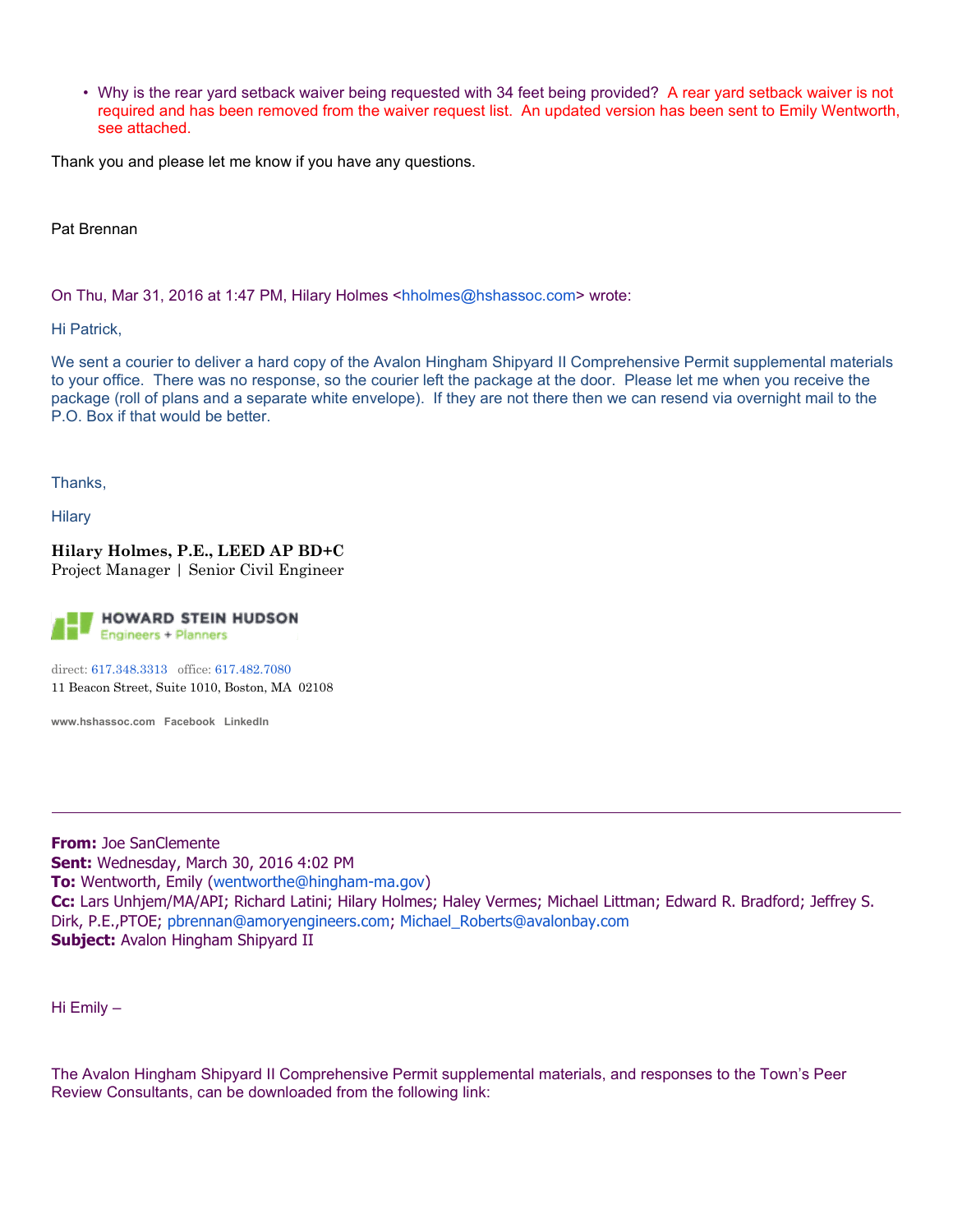### https://hshassoc.sharefile.com/d-sb62de67917b41409

Rick Latini is hand delivering a hard copy of the materials to you this afternoon. We will also send hard copies to the peer review consultants via courier first thing tomorrow (3/31) morning.

Please let me know if you have any questions or need any additional information.

Thank you, Joe

**Joe SanClemente, P.E., AICP** Associate Principal | Senior Transportation Engineer



direct: 617.348.3334 office: 617.482.7080 11 Beacon Street, Suite 1010, Boston, MA 02108

**www.hshassoc.com Facebook LinkedIn**

Patrick G. Brennan, P.E. Amory Engineers, P.C. 25 Depot Street, PO Box 1768 Duxbury, MA 02331 p 781-934-0178 f 781-934-6499 pbrennan@amoryengineers.com Website: www.amoryengineers.com

#### **2 attachments**

--

- **Post-Development Calculation Revisions 2016-04-05.pdf** 691K
- **Groundwater Gauge HINGHAM Combined Phase I-II.pdf** 1283K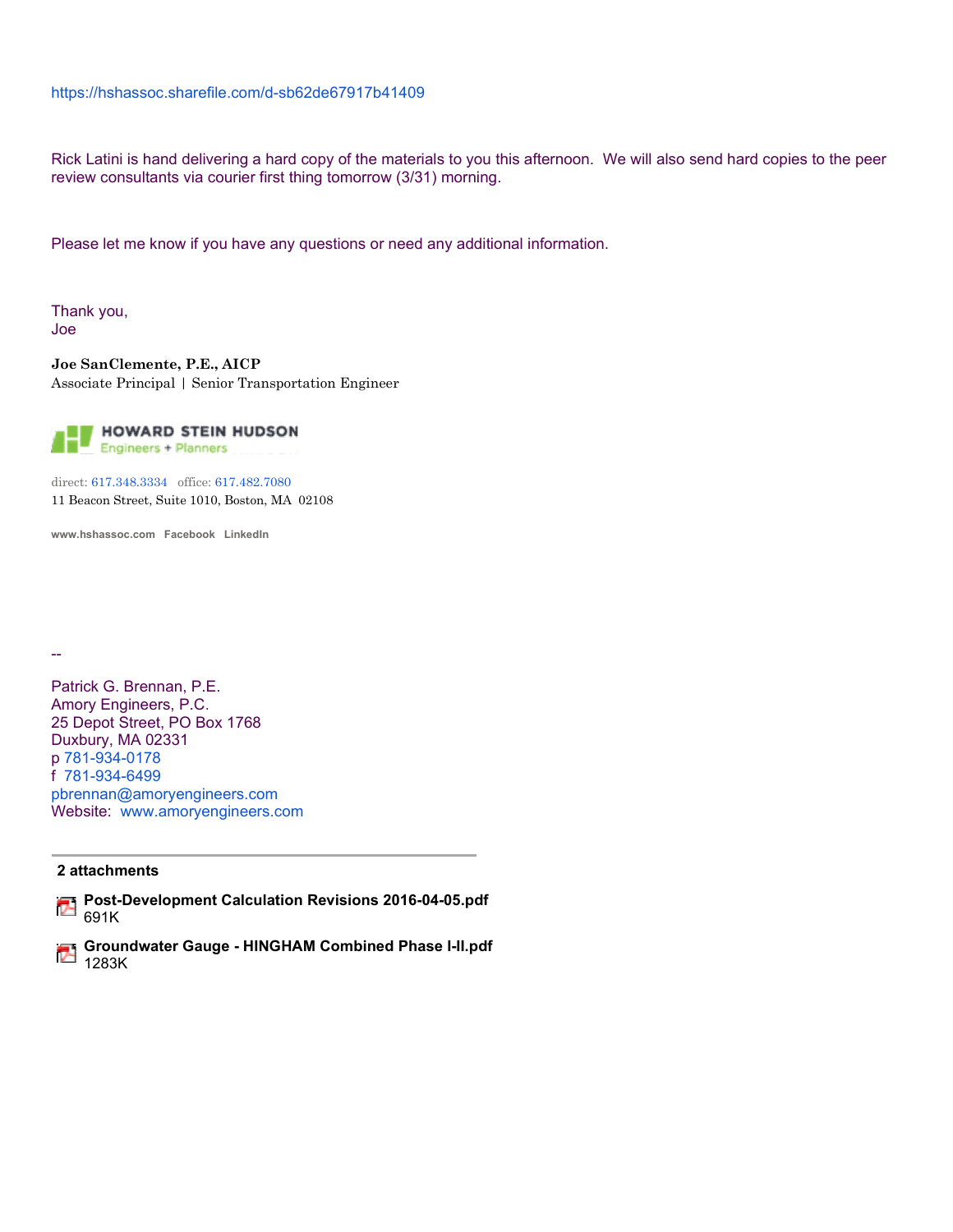Listing of Requested Exceptions / Waivers

In accordance with Section 2.E.8 of the Town of Hingham Rules and Regulations for Comprehensive Permits and Section 56.05(2)(a) and (f) of the Chapter 40B Regulations, a list of requested exceptions to local requirements, codes, bylaws, and regulations is provided herein.

| <b>Zoning Requirements - Industrial District</b>                                                                        |                                                                                                                                                 |                                                                         |                                                                                    |                                  |  |  |
|-------------------------------------------------------------------------------------------------------------------------|-------------------------------------------------------------------------------------------------------------------------------------------------|-------------------------------------------------------------------------|------------------------------------------------------------------------------------|----------------------------------|--|--|
| <b>Criteria</b>                                                                                                         | <b>Required</b>                                                                                                                                 | <b>Existing</b>                                                         | Proposed                                                                           | <b>Waiver</b><br><b>Required</b> |  |  |
| Zoning By-Law §III-<br>Schedule of Uses<br>(Subsection 1.4) and<br>all provisions of IV-E,<br>Multi-Unit<br>Development | Apartment House is<br>subject to the<br>provisions of IV-E,<br>Multi-Unit<br>Development, and<br>is prohibited in<br><b>Industrial District</b> | Existing building is a<br>two-story<br>warehouse and<br>office building | Project as shown on<br>Plan.                                                       | X                                |  |  |
| Zoning By-Law §IV-A -<br>Minimum Lot<br>Frontage                                                                        | 200 ft.                                                                                                                                         | 160.27 ft. and<br>103.56 ft. Lincoln St                                 | 160.27 ft. and<br>103.56 ft. Lincoln St.                                           | X                                |  |  |
| Zoning By-Law §IV-A -<br><b>Maximum Stories</b>                                                                         | 3                                                                                                                                               | $\overline{2}$                                                          | 5                                                                                  | X                                |  |  |
| Zoning By-Law §IV-A -<br><b>Maximum Building</b><br>Coverage                                                            | 40%                                                                                                                                             | 49%                                                                     | 64.2%                                                                              | X                                |  |  |
| Zoning By-Law §IV-A -<br>Maximum Floor Area<br>Ratio                                                                    | 0.35 by right<br>0.50 by Special<br>Permit                                                                                                      | Approx. 0.95                                                            | 1.55                                                                               | X                                |  |  |
| Zoning By-Law §IV-A -<br>Minimum Side Yard                                                                              | 25 ft.                                                                                                                                          | 3.63                                                                    | 16.1 ft.                                                                           | X                                |  |  |
| Zoning By-Law §IV-<br>B.1. - Special<br>Requirements to<br>Schedule of<br>Dimension<br>Requirements                     | No building,<br>structure,<br>parking area, or<br>septic system<br>shall be<br>constructed<br>within 100 ft. of<br>a residential<br>district.   | Existing building is<br>within 72.5 ft. from<br>a residential district  | Building will be<br>constructed within<br>79.8 ft. from a<br>residential district. | X                                |  |  |